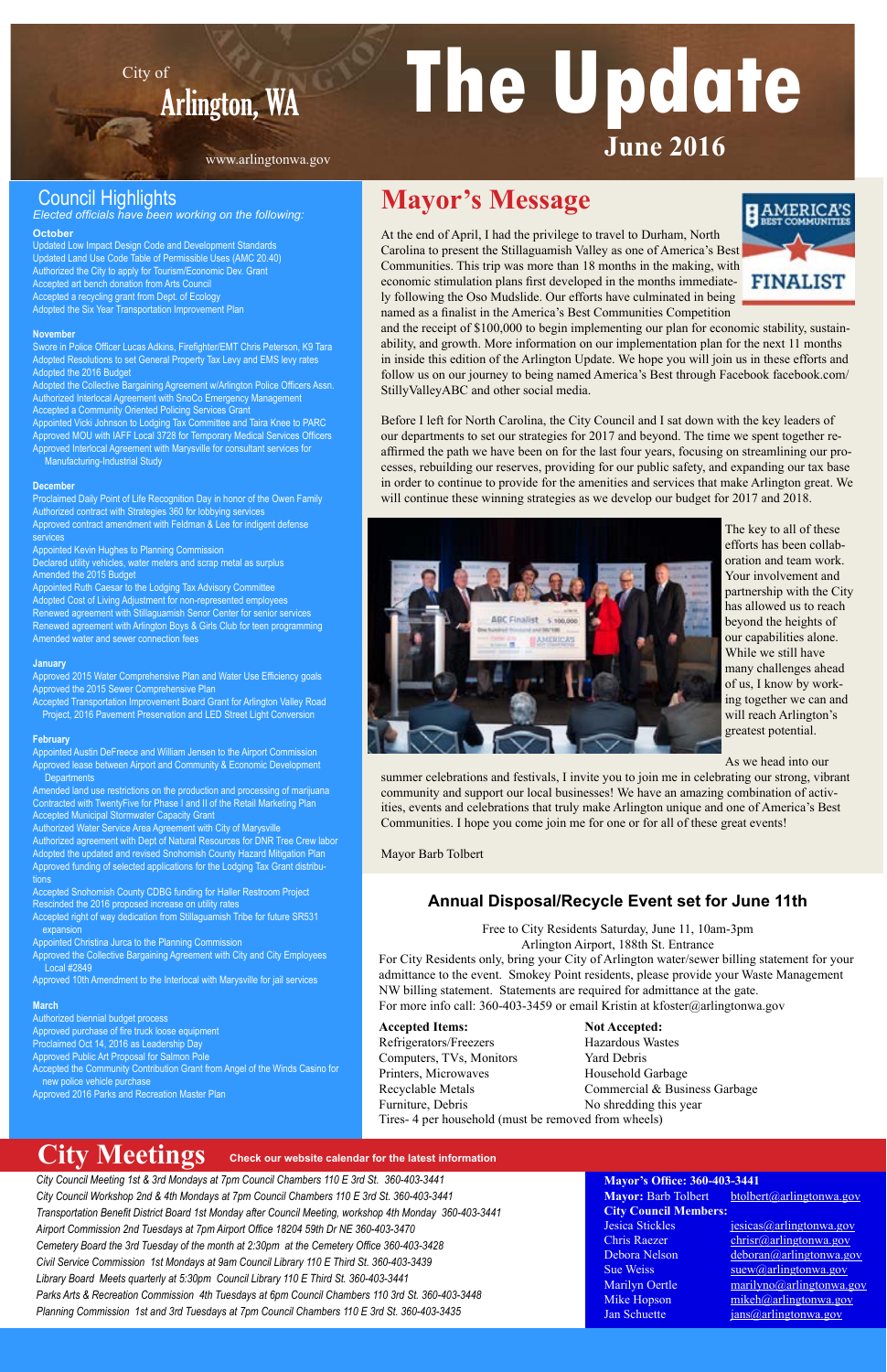After a whirlwind trip to Durham, North Carolina, full of meetings and engaging sessions with 14 other communities across the country, Arlington-Darrington was announced as one of the eight community finalists in the America's Best Communities (ABC) Competition.

Moving to the final round, Arlington-Darrington will have 11 months to implement the 11 strategies outlined in our Community Revitalization Plan, utilizing a \$100,000 grant from the sponsors of the ABC Competition. These strategies fit into the overall goals for economic development in the North Stillaguamish River Valley: Infrastructure, Industries and Employment, Community & Workforce Development, Resilience and Sustainability, Placemaking and Rural Innovation. Here is brief summary of the 11 strategies:

### **Infrastructure: Install Wireless Hotspots**

Arlington and Darrington will determine appropriate public gathering spaces for two Wi-Fi hotspots with broadband Internet access. These hotspots will be sited both to maximize potential use by the public, and to encourage future adoption of broadband internet in the community.

### **Industry & Employment: Placemaking & Merchandising Consultant**

Local shops that offer unique experiences and products have strong economic growth potential. Understanding operations and management, brand development, consumer preferences, merchandising and product placement are essential to growing a business. This strategy would provide a retail-focused consultant that will offer expert advice and spur activity within the downtown retail centers. A management plan would be developed for a mobile tool library and there is opportunity to work toward additional shared resources or a business incubator. The objective of this strategy is to encourage property maintenance through shared resources and encourage the entrepreneurial spirit of the Stilly Valley.

### **Community & Workforce Development: Youth Councils**

This strategy would establish independent youth councils in Arlington and Darrington that would focus on issues of interest to youth leaders and integrate young people into the political process. The objective is to encourage youth to make contributions to the communities and give them a sense of investment and a bond that will encourage them to see the Stillaguamish Valley as a place where they can grow professionally in the future.

### **Resilience & Sustainability: Glacier Peak Institute**

Our plan focuses on enhancing opportunities for youth to engage in environmental risk assessment and restoration efforts. Support will be provided to Glacier Peak Institute. Based in Darrington, Glacier Peak's curriculum takes kids out of the classroom into the natural environment to learn scientific research techniques. This strategy will bolster the institute's ability to provide students with a strong field biology experience through the purchase of scientific equipment used to monitor ecological health.

### **Placemaking: Beautification Campaign; Pocket & Pop-Up Parks**

Our ABC plan acknowledges that a town must have curb appeal to attract business investment, this strategy addresses how small improvements in curb appeal can be a catalyst for other improvements, which can lead to economic stimulation. This strategy creates a public/private partnership by awarding small grants to matching funds by property owners interested in making aesthetic improvements to their main street properties. By encouraging investment in Main Street, we want to improve the community's aesthetic quality to stimulate business growth. The strategy also supports the creation of small public spaces in downtown Arlington and Darrington. Public spaces play a vital role in the social and economic life of cities. They give visitors and shoppers opportunities to rest and enjoy the downtown.

### **Rural Innovation: Rural Tourism Workshops; "Visit Stilly Valley" Campaign, and Remembrance Bike Ride**

The 2015 North Stillaguamish Valley Economic Redevelopment Plan recommends the development of a comprehensive outdoor recreation plan to identify, improve and market local recreation assets and tourism opportunities. This strategy will initiate work that will contribute to the Outdoor Recreation Plan, designed to build a common vision for the region's sustainable tourism economy, a reinvigoration of the successful "Visit Stilly Valley" tourism campaign. Included in this strategy is a remembrance bike for the third anniversary of the Oso Slide.

After one year of implementing our plan, Arlington & Darrington will present our results to a panel of judges. At this presentation, three communities will be named grand-prize winners, with \$3 million awarded to the first-place community, \$2 million for second place and \$1 million for third. Our work to implement our plan has just begun. If you're interested in joining the campaign to help Arlington-Darrington win the grand prize, please email us at: ABC-Communications@arlingtonwa.gov or call 360- 403-3441.

### **Arlington-Darrington Advance to Finals of America's Best Communities Competition**

Plans are underway for a Splash Pad at Haller Park! Arlington Rotary is fundraising for a Splash Pad at Haller Park, after a successful completion of a playground installation in 2014 led by the Rotarians with many community partners. When the Stillaguamish Tribe learned of the Splash Pad project, they enthusiastically supported it with a gift of \$500,000! The City is in the midst of applying for a WA State Recreation grant to match the donated funds and with this will be able to complete the Splash Pad project with the help of the community in the fall of 2017.

We've already seen the vast improvement of recreation opportunities available at the community park over the last couple years, all part of the park's master plan. Arlington Rotary got things rolling with the new playground. The momentum continued with construction of a new boat ramp, built will help from volunteers. Plans to construct a new restroom/picnic shelter are underway, the City will go to bid with the restroom project this fall, with funding from Snohomish County.

The full renovation of Haller Park is a multi-year project included as a priority in the City's Comprehensive Plan, the recently adopted Parks Master Plan, and a key element of the North Stillaguamish Valley Economic Redevelopment plan. Each of these plans recognize the vital role this park plays as a central gathering and recreation spot in the greater Arlington community.

## **Improvements Continue at Haller Park**

After a selection process in 2015, this March the City of Arlington contracted with a Snohomish County based marketing firm, TWENTYFIVE, to develop and execute a proactive campaign focused on increasing the City's retail business base. The primary campaign message emphasizes "Arlington Awaits" your business with a theme of The Sky's the Limit for you, your family, your employees, and your business in Arlington.

The project, slated to run through 2020, has two key phases including campaign development in 2016 and campaign execution in the subsequent years. "Our team is in the field today producing content to support the campaign, highlighting opportunities the City of Arlington presents to businesses," said Randal Southam, the campaign's Creative Director. "We've had a number of businesses in Arlington step forward to help with content development which is important for establishing campaign credibility. It's a good story when City Hall says they're here to help your business. It's a great story when businesses come forward and say how helpful the City is."

There are several primary components to campaign development including the production of testimonial videos from Arlington businesses, a campaign website which will launch later in 2016, a targeted list of businesses for outreach, campaign collateral, and an active social media presence. Technology from Microsoft will be implemented late in the year which will enable campaign measurement and reporting as the campaign is executed in 2017.

The Arlington Awaits campaign will measure a number of traditional marketing metrics combined with monitoring building permits, business licenses, retail tax revenue growth, and job growth in the city. While the project will not launch in outbound mode for a few months, interested residents are welcome to join in on the fun as the campaign unfolds on the Arlington Awaits Facebook page at <https://www.facebook.com/ArlingtonAwaits/>.

## **"Arlington Awaits" Campaign Moves Forward**

## **Thank You for Your Investment!**

Thanks to citizen support, the Arlington Fire Department has a new ladder truck and fire engine! Replacement of fire apparatus and equipment is costly; we greatly appreciate the support the Arlington voters and the Arlington City Council have made with this investment!

City Council approved the purchase on October 6, 2014, after voters approved a levy lid lift tax to supplement the general budget to afford needed equipment replacement. These two trucks replace the existing ladder truck and pumper engine that are well beyond their useful lives. Our fire crews have now completed 200 hours of training on the new vehicles and they are now in service!

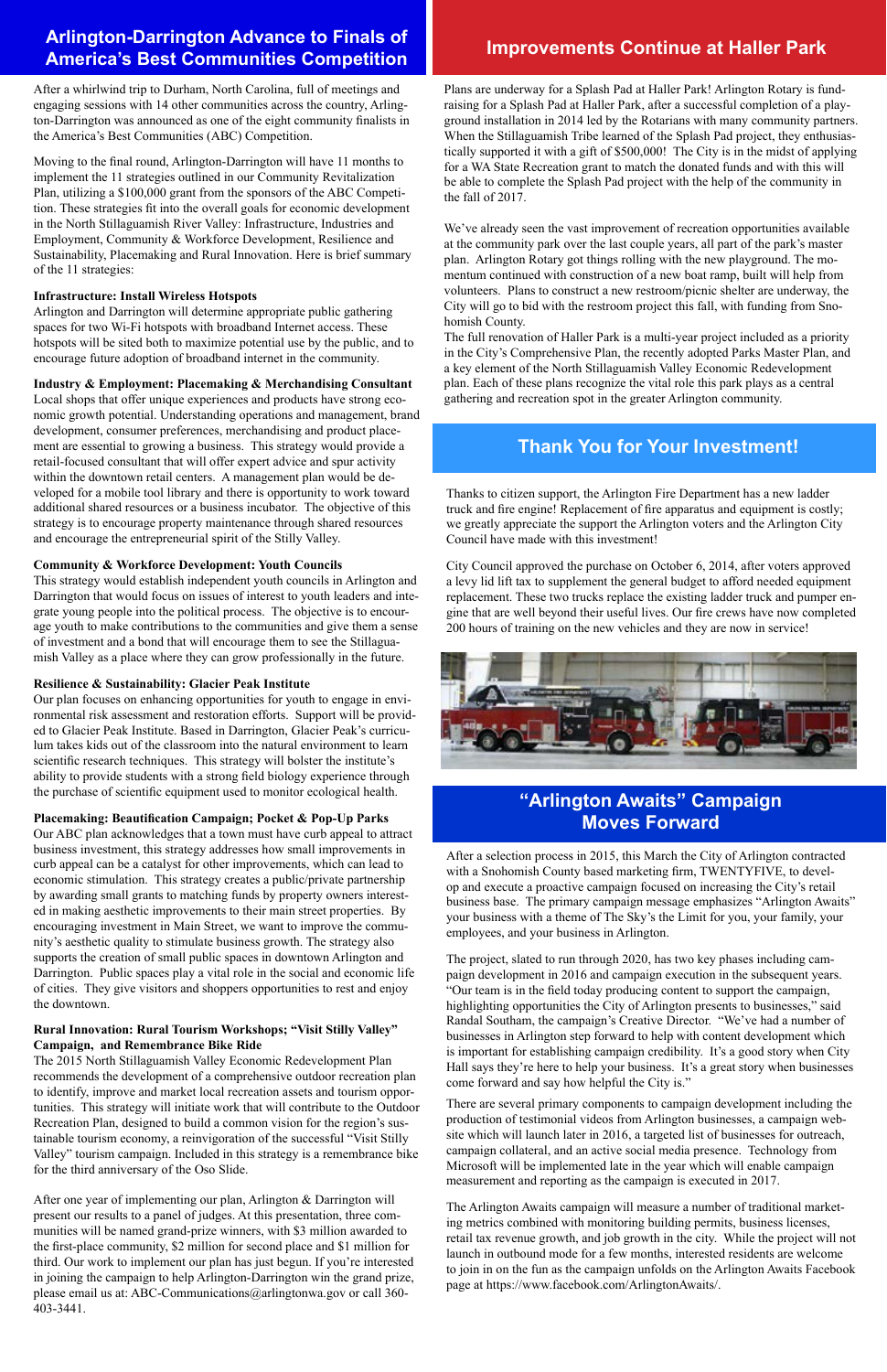The City of Arlington will be very busy this spring and summer with water and transportation improvements. The City has scheduled resurfacing of approximately five miles of city streets and replacement of almost 1.2 miles of water lines. Scheduled projects are listed below and the project map is also available on the City website.

Cemetery Road – Road resurfacing McLeod Ave – Road resurfacing 59th Ave – Road resurfacing 67th Ave – Road resurfacing

63rd Ave – Road resurfacing

5th Street – Water replacement and road resurfacing Highland Drive – Water replacement and road resurfacing



These projects are very important to maintaining a safe infrastructure for the public and to preserve the public's investment in the roads and water mains. The City understands these projects will impact traffic, we will provide notice prior to construction advising drivers and motorists of alternate routes.

The projects are funded through the Arlington Transportation Benefit District (TBD), the Puget Sound Regional Council (PSRC), the Transportation Improvement Board (TIB), and from the Arlington Water Utility. If you have any questions please contact the project team or check the City website for details.

Project Hotline: 360-403-3544

Project Email: CityProjects@arlingtonwa.gov

## **2016 Transportation & Utility Improvement Projects**

Over the last three months, the citizens and businesses of Arlington have engaged in a number of community conversations on poverty and homelessness issues. On March 30 and 31, Deputy Police Chief Jonathan Ventura provided us a presentation that outlined social, economic and policy changes over the last three decades that led to the current addiction issues facing many communities including ours. Those changes include reductions in social services and mental health care funding, change in the family structure, a staggering rise in opioid use and the opening of the heroin floodgates in 2001. DC Ventura detailed a number of things the Arlington Police Department is doing to continually address the issues.

At the end of the evening, it was clear the best defense and most positive changes are in areas where community and Arlington Police come together to solve issues together. Forming Community Watch groups and hosting neighborhood social media pages help neighbors know each other and identify things out of place in their neighborhood. The City's 'All In' crime prevention program is a key tool to unite residents, businesses and the City to work towards a unified goal.

Examples from across the country all point to the need for collaboration between city officials, police, social services, churches , non-profits and neighborhood activists to reduce drug related crime, improve treatment, and clean up troubled neighborhoods. We only need to look at Rutland, Vermont, San Antonio, Texas, Costa Mesa, CA, and the state of Utah to see that collaboration and partnerships are essential components to tackling this nationwide issue.

> Mixed use development focuses on creating pedestrian-oriented neighborhoods that blend housing, shops, offices, and public places. The variety of uses in one area allows people to live, work, play and shop in one place, which then becomes



As Deputy Ventura said at these community meetings, "We certainly don't have all the answers, but we are working tirelessly on these challenges." In the first few hours after our community meetings, there was immediate engagement by community volunteers. The City of Arlington is now working with a volunteer leader on a newly formed volunteer based graffiti brigade, who are on a mission to "take back our city; one wall, one fence, one tag at a time." Research shows that graffiti costs American communities more than \$8 billion a year. It hurts property values, drives away businesses, and sends the message that nobody cares about the community.

Another volunteer leader assembled a team to host a Smokey Point community clean-up day on May 14th, making a way for business and community to come together to clean up our city. Over 115 individuals joined together to clean up 5 key areas in Smokey Point. The teams filled five dumpsters with trash and debris and cleared many sites of overgrown brush and trees. With the huge success from this event, we stand poised to hold clean up events again in Smokey Point and in downtown Arlington.

Almost 120 community members, elected officials, business leaders, and social service providers joined on a Friday in late April to learn firsthand what it is like to live in poverty. The Poverty Experience Simulation, brought to us by United Way Snohomish County and Leadership Snohomish County, focused on increasing empathy for those in poverty, increasing opportunities and decreasing barriers for families in need. The conversations at the poverty simulation underscored the need to understand the whole of a person's situation, so help can be given in the most efficient way possible, hopefully leading to self-sufficiency.

We plan to continue having community conversations as we continue on our journey to address crime, poverty, and homelessness in our community. Your next opportunity will take place in your neighborhood on August 2 during the annual National Night out Against Crime. City officials and Arlington Police and Fire Departments will be visiting neighborhoods with planned neighborhood gatherings.

## **Continuing the Conversation on Poverty and Homelessness**

On August 2nd, the City of Arlington will again participate in National Night Out. We would like to support your neighborhood efforts to celebrate "America's Night Out Against Crime". Please contact volunteer coordinator, Maxine Jenft, at 360-403-4673 if you would like more details on how you can establish an event for your neighborhood or to arrange for visits from the Mayor,



City Council, and City Departments on the evening of August 2nd. For more information and a list of participating neighborhoods, visit arlingtonwa.gov/NNO.

Seeking to reduce reliance on autos and increase the ability to walk or pedal to local stores are often two goals that are difficult to meet for most established cities. Arlington's Planning Commission and City Council has started rethinking how we can better achieve walkable neighborhoods. A tool Arlington is looking forward to implementing is the concept of a mixed use development.

destination for people from other neighborhoods. Arlington's concept is to make



connections between these neighborhoods using trails, sidewalks and other amenities, furthering the ability for residents to park their cars.

Arlington already has a great example of such a neighborhood – downtown! In downtown Arlington, we have a wide variety of residential options, office space, shops, and public amenities. Other areas locally that have adopted this concept to great success includes Mill Creek Town Center.

Arlington has already been asked to allow more developments that allow this mix of uses. The City is in midst of reviewing the rules that will allow builders to develop this concept at the corner of 67th and 172nd, where the builder envisions combining single family homes with opportunities to shop and work, all without driving! Your input is vital to the Planning Commission as they review this development concept. For more information about mixed use development and the new rules we are developing, please contact the Community & Economic Development Department at 360-403-3551 or email us at ced@arlingtonwa.gov.

## **Plan a National Night Out Event in Your Neighborhood**

## **Mixed Use Development Projects Bringing More Walkable Neighborhoods**